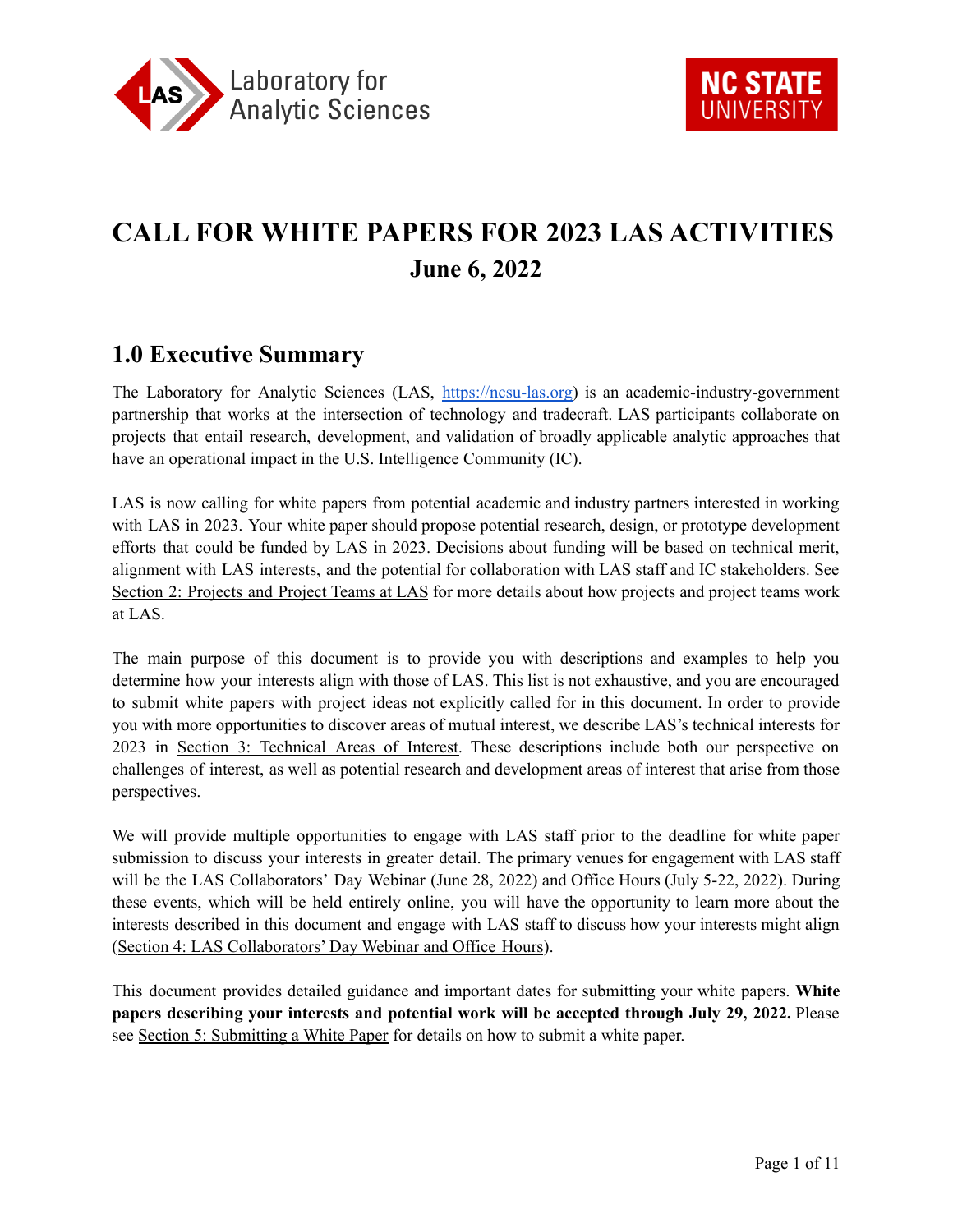## <span id="page-1-0"></span>**2.0 Projects and Project Teams at LAS**

LAS interprets its role as a mission-oriented research lab as supporting the maturation of IC mission-relevant technology and tradecraft. We execute this role through projects that produce tangible deliverables that enable progress towards operational solutions. Funded efforts at LAS have a 12-month period of performance that runs from January 1 to December 31, with the potential for follow-on funded efforts in subsequent years. Each effort is expected to produce at least one or more tangible deliverables during each period of performance. A deliverable can take various forms, and may include items such as research papers, documented workflows, storyboards, training aids, implemented technological components, and experimental prototype systems. For examples of efforts and outcomes that LAS has supported in the past, visit the 2021 LAS Research Symposium website: [https://symposium.ncsu-las.net/.](https://symposium.ncsu-las.net)

Collaboration at LAS among academia, industry, and government personnel primarily occurs within projects. LAS's staff includes numerous government analysts and researchers, which enables LAS's model of "immersive collaboration" on projects. In this model, project teams consist of both funded performers and LAS staff working toward common mission-relevant outcomes. LAS will prioritize academic and industry white papers with project ideas that can make use of the opportunities afforded by close collaboration with LAS staff. While you will be ultimately responsible only for your own individual deliverables, you should be prepared to work closely with your project team to refine, execute, and integrate each other's efforts.

All LAS projects are required to be mission-relevant, which means they consider questions and address outcomes of interest to the IC. This requirement is motivated by the LAS objective of leveraging deliverables to influence improvements in analytic tradecraft and mission capabilities. However, mission relevance can take on different forms depending on the maturity level of an effort's intended deliverables. For example, all of the following efforts would be considered mission-relevant:

- A research effort designed to answer fundamental questions raised by a particular use case of interest to the IC.
- A design effort to conceptualize a novel analytic approach for achieving an outcome of interest to the IC.
- A proof-of-concept effort aimed at implementing an analytic approach on proxy datasets that serve as stand-ins for IC analogs.
- An evaluation effort focused on investigating the expected costs and benefits of a novel analytic approach in an IC-proximate environment.

Though many of the missions of LAS stakeholders are classified, projects and teams are organized so that most of the work done by funded performers is unclassified. LAS staff members who have federal security clearance bring with them a reservoir of knowledge and understanding of the IC mission context, which is useful for guiding projects to mission-relevant outcomes. For specific projects, funded performers with appropriate clearances (minimum TS/SCI) can be helpful, and active or eligible clearances should be noted in the submitted white papers.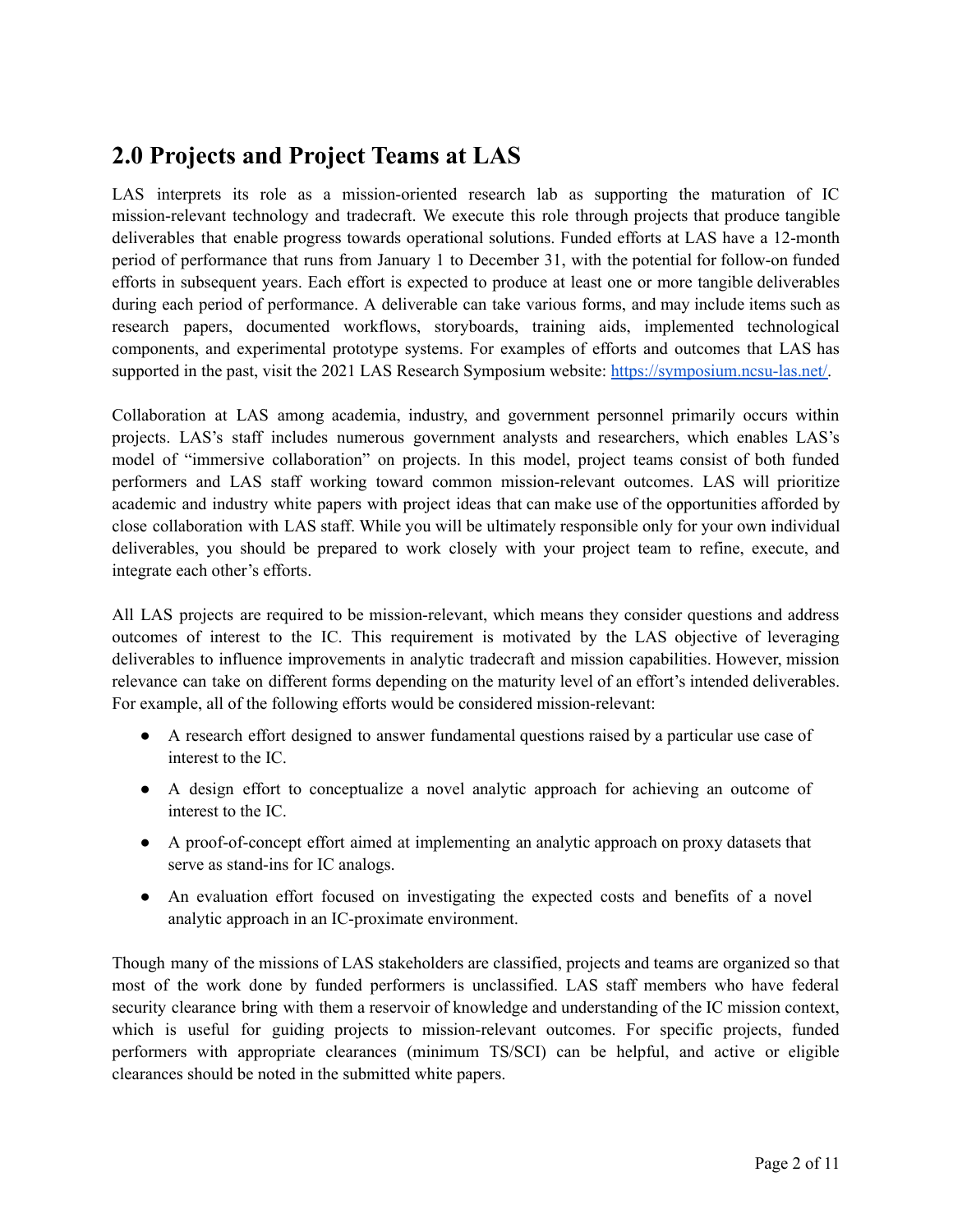### <span id="page-2-0"></span>**3.0 Technical Areas of Interest**

LAS research interests can be organized by broad themes that are applicable across a multitude of IC mission contexts. We describe these interests below to provide guidance as you consider novel project ideas that may align with and advance these interests.

### **3.1 Operationalizing Artificial Intelligence and Machine Learning**

The IC is increasingly using artificial intelligence (AI) and machine learning (ML) as a means of coping with the vast, disparate, and dynamic data that it collects and processes ([ODNI,](#page-10-0) 2019). Successful adoption of these technologies has been identified as critical for national security ([NSCAI,](#page-10-1) 2021). In particular, ML-based analytics constitute a potentially dramatic shift in how the IC performs analysis from a reliance on static rules and logic supplied by humans, to models that automatically generate and refine their own rules through continuous training [\(Heckman,](#page-10-2) 2020). The challenge of operationalizing AI and ML techniques is not simply building "better" AI/ML techniques, but in understanding what is necessary for these AI/ML techniques to have a demonstrable impact on operational intelligence analysis workflow.

LAS frames the challenge of operationalizing AI and ML techniques from two different, but related perspectives:

(1) **Improving the efficiency of creating and maintaining ML models.** The cost of building robust ML models can grow exponentially, both in the effort required to collect and label a large enough set of training data and in the computational cost of training and applying the ML model on the data. The diversity of intelligence objectives and workflows means that an expanded use of ML will require ML models for increasingly limited, or even individual, user bases. Modern pipelines for developing, fine-tuning, and applying ML models must consider how they can efficiently scale to meet this increasing demand.

From this perspective, LAS is interested in understanding and investigating methods in which we can:

- Reduce the amount of hand-labeled data required to train effective models through few-shot learning, training on synthetic data, and un- / semi- / self-supervised learning techniques.
- Enable more efficient re-use of ML components through the application of robust ML operations and continuous learning techniques.
- Enable analysts to understand, fine-tune, and tailor the ML models they use through the application of transfer learning, adapter modules, ML explainability and bias detection techniques.

(2) **Identifying applications of AI/ML techniques that can give analysts a strategic advantage**. Applying AI/ML techniques to intelligence analysis problems requires consideration of both the specific datasets underlying the AI/ML techniques, and in how human users are supposed to make use of the resulting output. Misaligned approaches that fail to take these into consideration can lead to workflows that provide little to no improvement over non-AI/ML-based workflows. The challenge then is to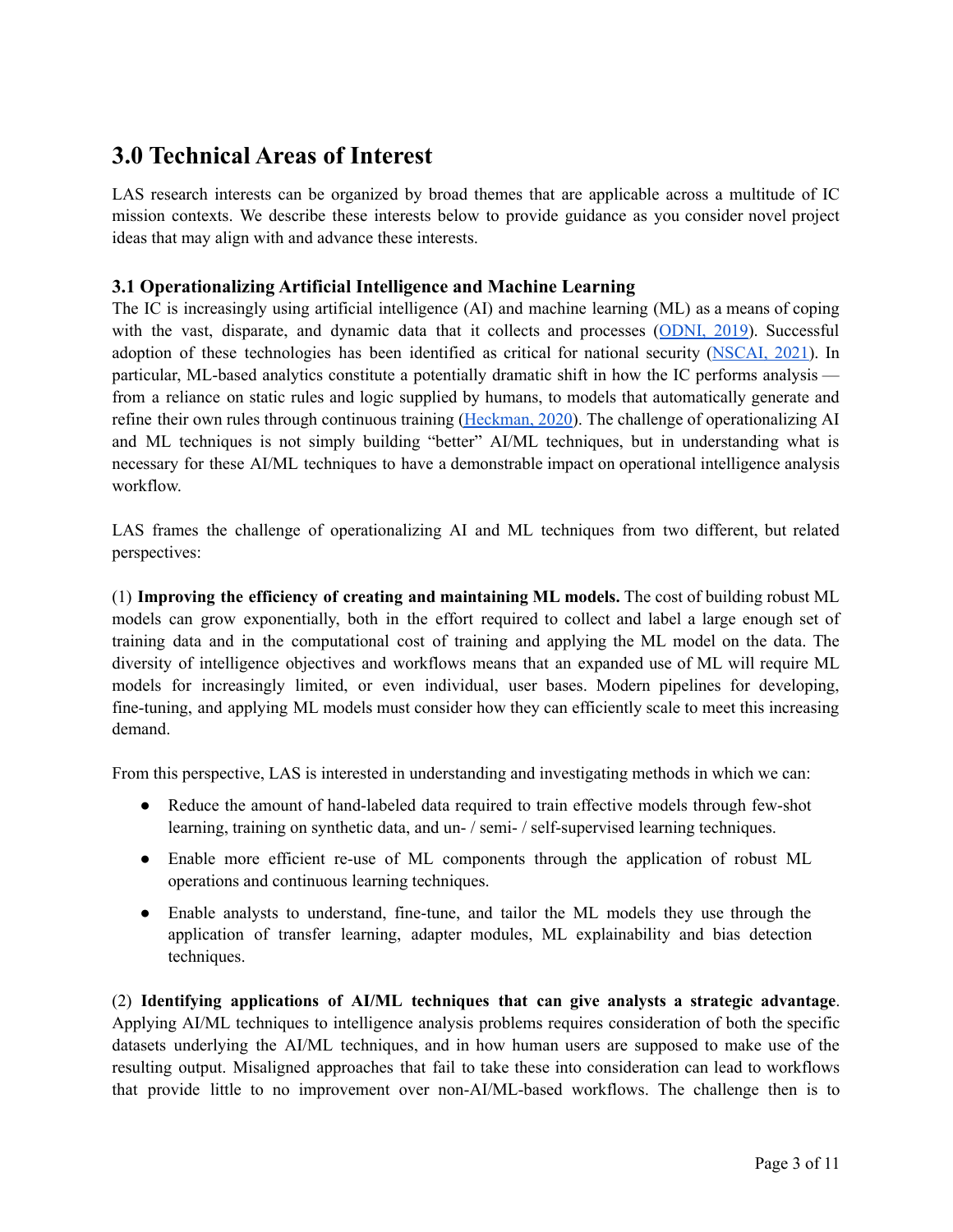demonstrate use-cases in which AI/ML techniques can be the foundation for re-imagined data processing and analyst workflows that are measurably more effective than non-AI/ML-based workflows.

From this perspective, LAS is specifically interested in development and prototype efforts that demonstrate methods to:

- Analyze and reason over knowledge graphs to identify contradictory information, construct competing hypotheses, identify missing information, or discover temporal and spatial trends through semantic reasoning and / or graph neural networks.
- Confirm the authenticity of audio, image and video data through the application of multi-modal learning and semantic detection techniques.
- Generate tailored reports for knowledge workers that capture information newly relevant to their individual objectives and interests through the application of natural language processing and recommender systems.

### **3.2 Human-Machine Teaming**

LAS has an ongoing interest in improving how analysts can partner effectively with automation, particularly through understanding and modeling of the human analyst. This area of interest draws from many disciplines to understand both the human-user experience with teaming technologies and how to create technologies to alleviate analyst pain points and reduce cognitive load. Technological innovation may reduce the burden associated with processing and triaging large amounts of data, but effective implementation necessitates an understanding of humans' ability to process the outputs and to incorporate the technologies into their workflows. Central to these considerations are level of autonomy, or level of automation, within a system  $(Vagia et al., 2016)$  $(Vagia et al., 2016)$ . Though fully autonomous systems may show improvements in efficiency on tasks, efforts to develop autonomous systems may be misplaced if the technology is not based on a robust model of how human users carry out the task and how performance may be impacted by the level of automation ([Manzey](#page-10-4) et al., 2012).

LAS frames the challenge of creating effective human-machine teaming technologies from two different, but related perspectives:

(1) **Modeling the user from their interaction with a tool or system:** Projects taking this perspective typically approach the research by setting an experimental task within an experimental/prototype system that will track user actions in the system. Data is passively collected as the user works through the task using the given system. Active data collection may also take place as users are prompted to give the reasoning behind their actions or feedback on the prototype system's capabilities. Rigorous research in this area should consider the capabilities of the system and expertise of the users to provide insights about how systems support analytic work as directly applied to a specific analytic workflow.

In particular, we are interested in understanding and investigating methods in which we can:

● Understand cognitive processes underlying a specific analytic task and consider design of systems to best support these processes, including reducing cognitive burden in search, triage, and decision-making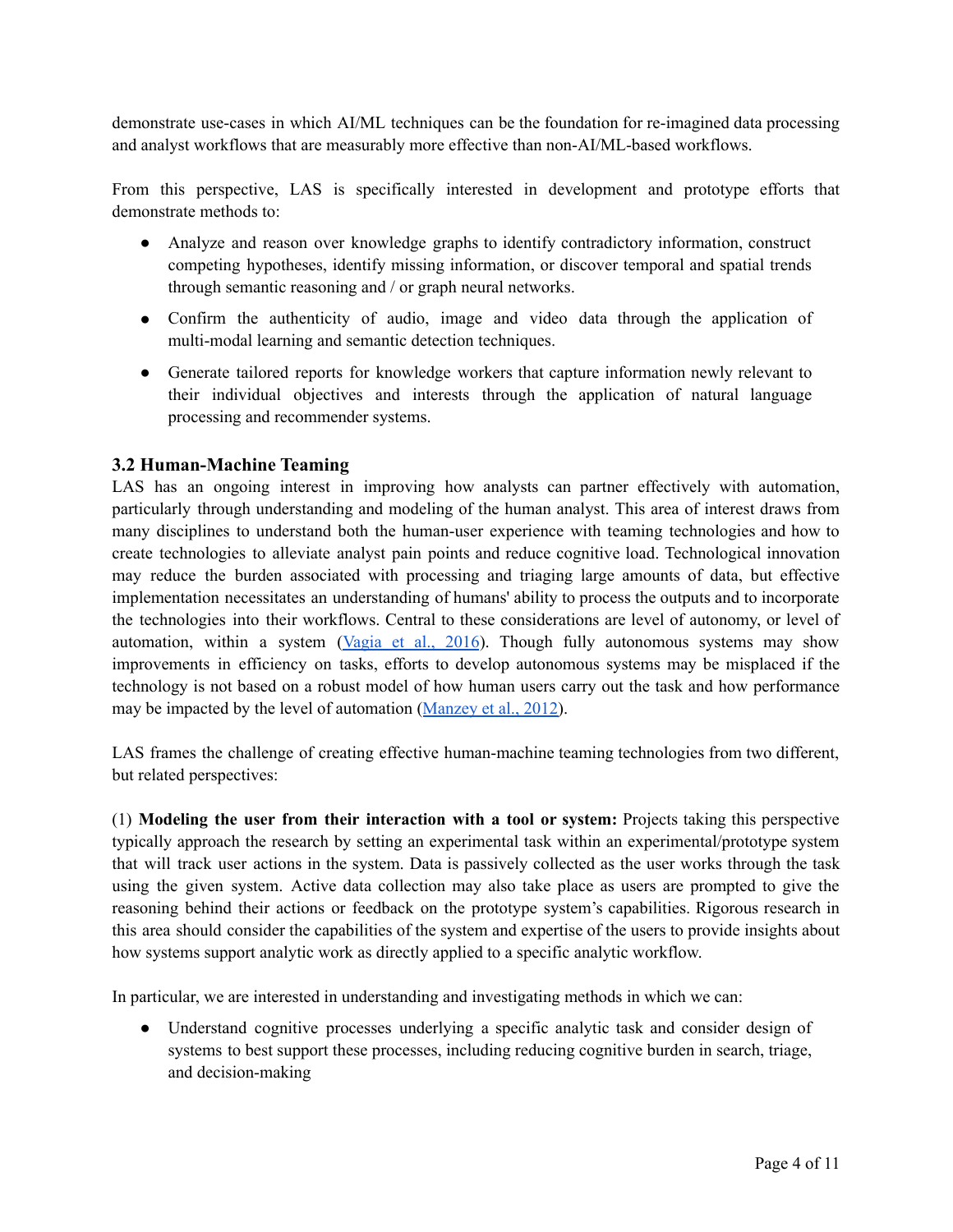- Define joint human-machine team performance within a workflow and identifying intervention points
- Assess suitability, acceptability, and feasibility of new programs/technologies *before* implementation, examining how to match these to areas of most critical need
- Study how manipulation of specific elements within systems can improve performance on complex tasks

(2) **Developing models of user activities and applying those within use cases:** In this line of effort, elements of the user's workflow or cognitive processes are first defined, and these assumptions are then tested through applications to use cases. This allows for drawing on the strength of previous academic research, and for results that may be more broadly applicable because of the grounding in more generalizable work. In these projects, the focus may be on gathering evidence from published literature, and combining this evidence with expert input to develop a preliminary model, which is then applied, tested, and refined. Results of this work may reveal how a user optimally interacts with a system, or broad strategies to support analysts in their work.

In particular, we are interested in understanding and investigating methods in which we can:

- Apply general models of human-cognition in problem solving or decision making to the analytic space
- Examine how trust in automated systems and how evidence from algorithms is considered in making decisions/taking certain actions.
- Study how to optimize workplace/team structures, with consideration of the integration of new technologies and implementation of best practices around technological innovation
- Understand how and why users engage (or do not engage) with technologies and how systems can be designed to better meet the needs of users.

### **3.3 Content Triage**

All analysis must be grounded in data, but not all available data contains information relevant to the analysis. An analyst must be able to efficiently triage<sup>1</sup>, or identify the most relevant information in the available data, in order to effectively perform their analysis ([ODNI,](#page-10-5) 2019b). Metadata<sup>2</sup> is typically used to triage large-scale data holdings, in part because it is structured and readily available. Ideally, analysts would like to use the actual content of the data in combination with available metadata to determine relevance, but using data content in this way at scale remains a challenge.

LAS frames the challenge of improving support for content-informed triage (i.e. Content Triage) from two different, but related perspectives:

(1) **Information extraction from text, speech, and video content.** Search and filtering of data is enabled by the use of one or more data models, which standardize how data objects are represented and relate to

<sup>1</sup> We define *triage* as the process of finding information of intelligence value within potentially very large data sets.

<sup>2</sup> We define *metadata* as predefined elements that describe specific attributes of data. For example when or where a video was created. This is in contrast to *content*, which in this example would be the video itself.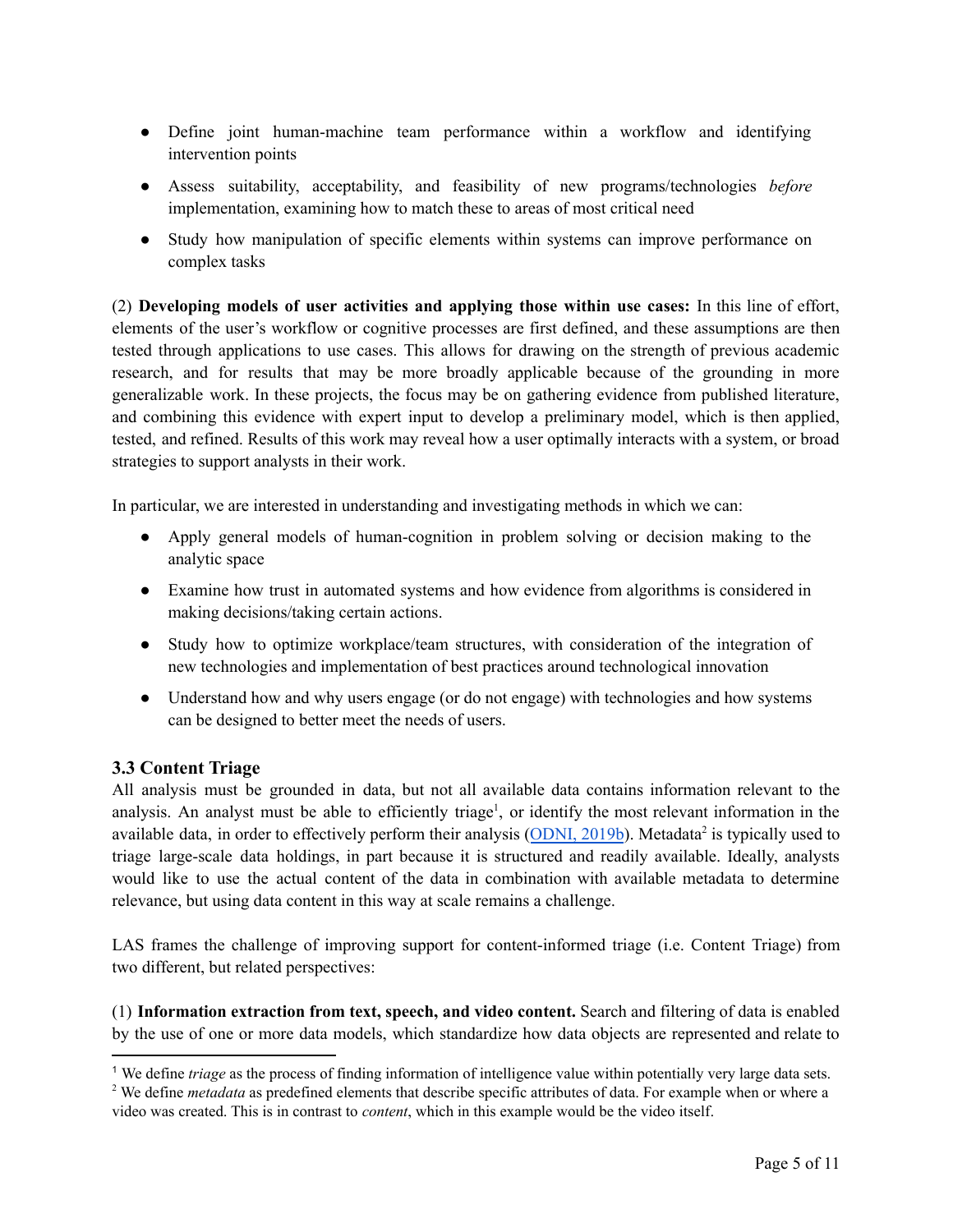each other. These data models enable users to specify their data of interest and information systems to use that specification to efficiently filter and search the data corpus. Example types of data models include database models, semantic ontologies, and embedding spaces. Enabling analysts to search or filter based on the content of unstructured data objects, such as text, speech, or video data, requires both appropriate data models as well as data processing techniques that extract the appropriate information.

From this perspective, LAS is interested in researching and developing data processing techniques that can scalably extract relevant information from text, speech, and video data that can be used by analysts to more effectively search or filter the data. In particular, we are interested in understanding and investigating methods in which we can:

- Enable the extraction of entities and relationships from narrative or dialogue text, as well as notes of explanation in both kinds of text sources, that are robust to the frequent error rates present in automatic speech transcriptions. Relevant knowledge curation techniques and coreference resolution in multiparty dialogue are of particular interest.
- Search large amounts of media (e.g. audio, image, text, and video) content for particular objects, messages, or activities through the use of object detection and other media processing techniques.
- Enable the use of non-language based signifiers of relevance for language analysts, such as speech characteristics like emotion or non-speech acoustic events, through the use of speech and audio processing techniques. These methods are of particular interest if they can be applied to non-English languages without the need for translation to English.
- Enable analysts to more effectively and naturally specify their interests, both prior to and while they are performing the triage process potentially through natural language query, question answering, and instrumentation techniques.

(2) **Summarization and synthesis of large-scale content.** Analysts are typically able to recognize relevant information even if they cannot specify what will or will not be relevant a priori. Compared to computational systems, however, human analysts are severely limited in the amount of data that they can inspect in a reasonable time. Without being able to inspect all available data, there remains a risk that relevant information may be missed simply due to a lack of resources.

From this perspective, the challenge becomes one of representing or summarizing available information in a way that allows the analyst to quickly recognize potentially relevant information, without introducing the risk of presenting an incomplete picture of the information contained. In particular, we are interested in understanding and investigating methods in which we can:

- Generate text and/or visual summaries of multiple data objects, potentially including non-text based datasets like activity logs, through abstract text summarization and visualization techniques.
- Leverage knowledge bases to provide context to data content, such as dialogues where interlocutors assume a shared understanding and may not state information explicitly.
- Present or summarize data as it becomes newly relevant, either through the evolution of the analytic objectives or context or incorporating additional information into the knowledge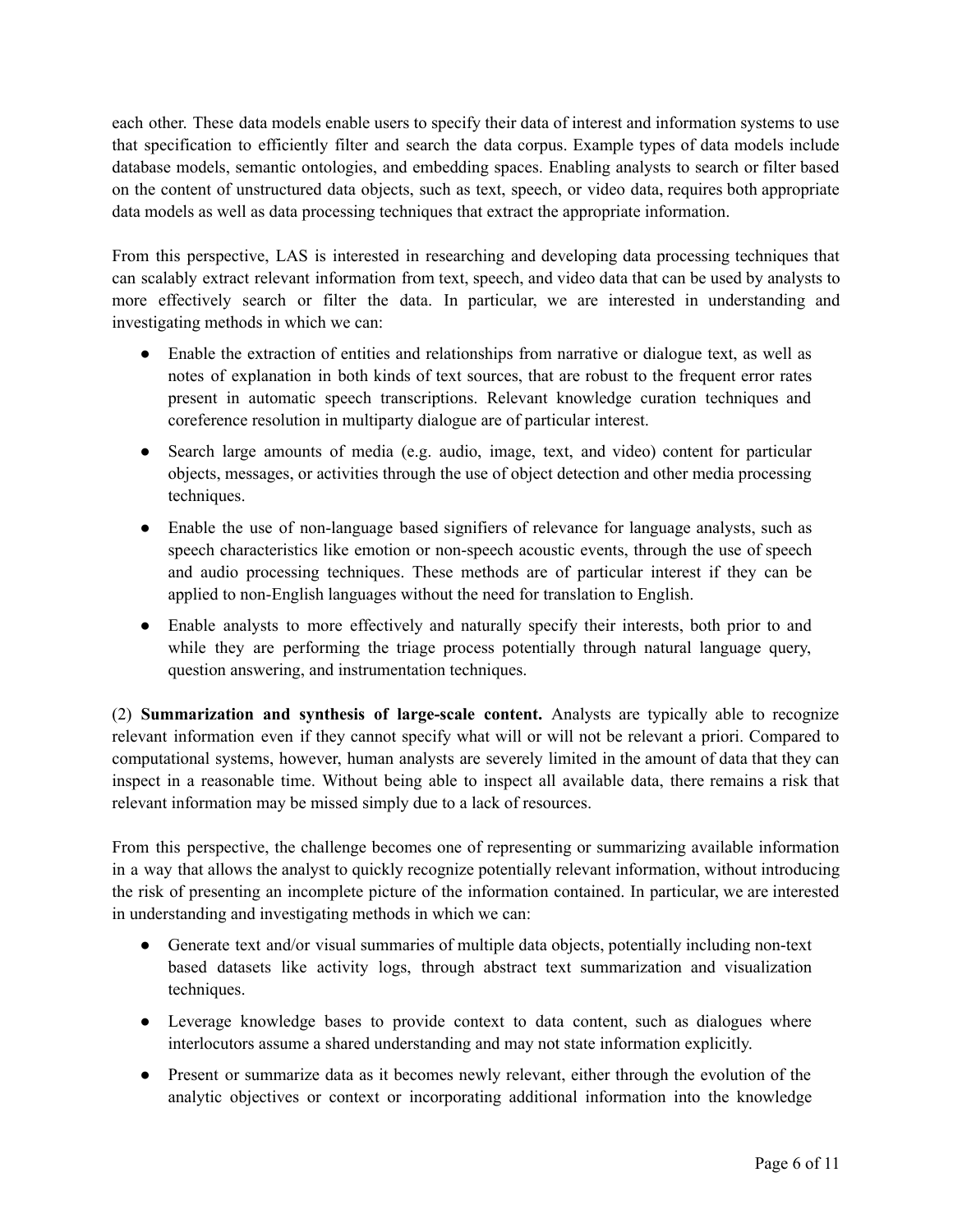base. Ideally, this would be possible without the need for the analyst to pre-specify (e.g. via keywords or metadata) what will be relevant.

• Generate summaries of large video or audio files and corpora that enable analysts to quickly identify the most relevant information. For example, gisting long video files (e.g. surveillance or dashcam video files) through untrimmed video scene and activity detection techniques.

### <span id="page-6-0"></span>**4.0 LAS Collaborators' Day Webinar and Office Hours**

To learn more about the 2023 LAS interest areas and how to work with LAS, you are encouraged to participate in both the LAS Collaborators' Day Webinar on June 28, 2022, and the LAS Collaborators' Office Hours from July 5 - 22, 2022. These events will be virtual. Information about the 2022 LAS Collaborators' Day Webinar and Office Hours, including detailed agendas for the days and registration forms for the webinars and office hours, will be accessible on the website at: <https://ncsu-las.org/las-events/2022-collaborators-day>/.

At 2:00pm EDT on *Tuesday, June 28,* the LAS Principal Investigator, Director of Programs, and Technical Program Managers will host a Zoom webinar for all interested potential performers. This webinar will provide an overview of LAS, further details on the research and application interest areas in this call, and logistics for submitting white papers for 2023 activities. The presentation will be given as a Zoom Webinar and recorded for later viewing. Questions will be possible via chat and all answers will be recorded as well. *Attendance is open to all, but you will need to register through the [2022](https://ncsu-las.org/las-events/2022-collaborators-day/) LAS [Collaborators'Day](https://ncsu-las.org/las-events/2022-collaborators-day/) and Of ice Hours website to receive the Zoom webinar information.*

Starting *Tuesday, July 5,* and continuing through *Friday, July 22,* LAS staff members and selected stakeholders will host office hour sessions via Google Meet. These sessions will provide you the opportunity to speak with LAS staff who have related interests about your project ideas and potential collaborations. These sessions will be organized along the technical areas of the interests described in Section 3, and potential collaborators are highly encouraged to attend those areas they are interested in. Each area of interest will host multiple office hour sessions over the two and a half weeks. The sessions will be divided into time slots of 15 minutes each, and you will need to reserve a time slot through the *2022 [Collaborators'Of](https://ncsu-las.org/las-events/2022-collaborators-day/office-hours/) ice Hours website .*

Additionally, during this same time period, members of the LAS leadership team will also host office hour sessions via Google Meet to answer questions about the logistics of the white paper process, how to work with LAS, and provide general suggestions about how your research interests might align with the different LAS interest areas. Potential collaborators do not need to attend these office hours unless they have specific questions they would like answered. *There will be multiple sessions over the two and a half* weeks. The sessions will be divided into time slots of 10 minutes each, and you will need to reserve a time *slot through the 2022 [Collaborators'Of](https://ncsu-las.org/las-events/2022-collaborators-day/office-hours/) ice Hours website.*

Should you be unable to attend the LAS Collaborators' Day on June 28, we will record the presentation and make it and the Q&A session available on the 2022 LAS [Collaborators'](https://ncsu-las.org/las-events/2022-collaborators-day/) Day and Office Hours [website](https://ncsu-las.org/las-events/2022-collaborators-day/) within 24 hours of the event. If you are unable to schedule an appropriate office hour time slot,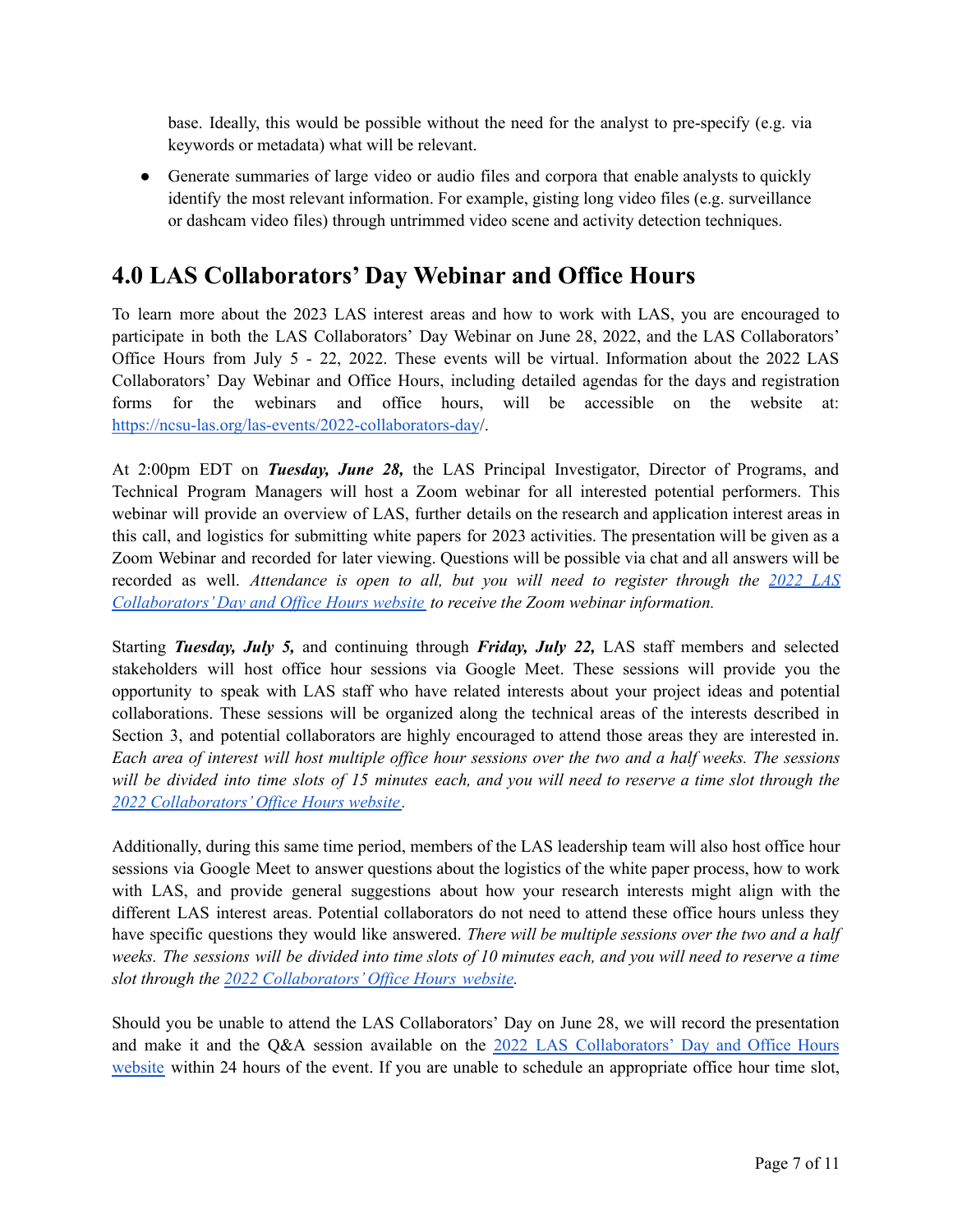please send an e-mail to [lasoutreach@ncsu.edu](mailto:lasoutreach@ncsu.edu), and NC State staff will work with you to try and arrange a separate discussion.

### <span id="page-7-0"></span>**5.0 Submitting a White Paper**

If you would like to be considered for a funded project, you will need to submit a white paper to LAS for review no later than 11:59 pm EDT, Friday, July 29, 2022.

#### *Your submission should NOT contain classified, proprietary, or sensitive information of any kind.*

### **5.1 Scope, Schedule, and Budget**

The period of performance for which we will make awards is January 1 – December 31, 2023. While we understand that some projects may naturally lead to follow-on efforts, we ask that you focus your white paper on potential 2023 work and only discuss potential outyear(s) work if contextually necessary. In your white paper, we would like you to submit a detailed description of the work that you would propose to undertake in 2023. You should describe your work as a project by defining a specific question or goal, an approach, and deliverables or outcomes that you would expect to be achievable by the end of 2023.

If you are submitting a white paper as a potential individual academic collaborator, please scope your base effort at the level of a month of summer salary support or academic release and a 12-month graduate student. This is our most common award. You may also choose to fund different personnel (research staff, post-docs, etc.); however, you should plan on receiving only the amount of funding that would cover a graduate student. In rare cases, we may fund additional students; you may submit up to three additional scope options at the level of one additional graduate student each. If you are submitting a white paper as part of an integrated team, each individual faculty performer can propose salary support and a student.

If you are submitting a white paper as a potential industry collaborator, please scope your base effort at \$250K or less. This should include all personnel costs, fees, other direct costs, overhead, etc. You may submit up to three additional scope options at \$100K each. This figure is meant to be a rough order of magnitude (ROM) estimate to allow you to scope effort. For the white paper, we do not require a discussion of specific personnel at specific rates, nor do we require a cost proposal.

If these levels of effort do not seem appropriate to the work you would like to propose, please contact Dr. Matthew Schmidt ([mcschmid@ncsu.edu\)](mailto:mcschmid@ncsu.edu), LAS's Director of Programs, to discuss other options.

### **5.2 Outline and Content of White Paper**

White papers should include *both* a description of potential 2023 work and a description of relevant capabilities. The description of potential 2023 work should be no more than *two* (2) pages long and address one or more of the areas discussed in Section 3. The description of relevant capabilities can be up to *one* (1) additional page in length.

Your description of potential 2023 work should define a specific research question or goal, how it aligns with LAS interests, an approach to achieving it, ways in which the work could engage LAS staff, and the specific deliverables that you expect (See Section 2 for example deliverables). This description may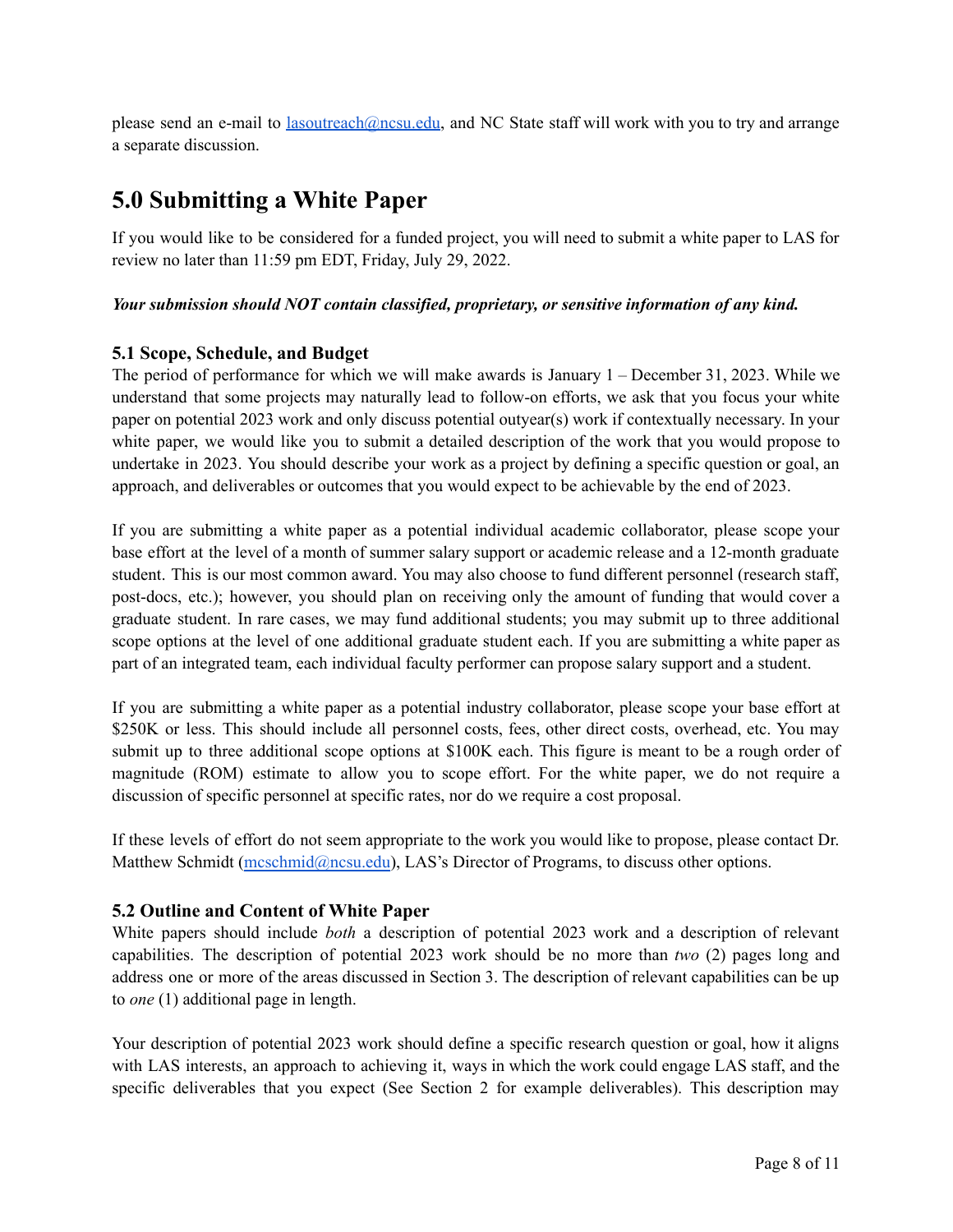include brief scope options for additional students (academics) or funds (industry), as described in Section 5.1. *Do NOT include classified, proprietary, or sensitive information in the project description*.

You may submit team white papers that include more than one participant from academia or industry organizations. If you have discussed your ideas with LAS staff, you may indicate this in your white paper, but LAS staff should not be included as performers.

Your description of relevant capabilities should include a brief, paragraph-long description of the relevant capabilities of the submitting faculty member(s), lab, or organization. The intent of this section is to allow submitters to reference prior work or existing resources (e.g., access to datasets) that may be relevant in our assessment of your capacity to perform the proposed work. It can also be helpful to understand the broader scope of the submitter's interests, apart from the specific proposed project. In addition to this description, you may reference publicly available websites with more detailed information about you or your organization.

*Please do not include any requested budget information in the white paper.* There will be a separate text box in the online submission tool where information about the total budget requested should be submitted (See Section 5.3).

### **5.3 White Paper Submission Process**

White paper submissions will be made electronically via LAS's web-based submission tool at [https://whitepapers.ncsu-las.net.](https://whitepapers.ncsu-las.net) There is no limit to the number of white papers you may submit, and we request that you submit multiple white papers if you are proposing multiple projects. For each submission, please include the following information:

- **Name, affiliation, and e-mail for the Principal Investigator (PI) or co-PIs of the proposed work.** If you have more than one team member, please list information for only funded PIs.
- **Primary point of contact for the work proposed,** if different from the principal investigator.
- **Title and abstract of proposed project.** Please include a 200-word or less description of the proposed project. *The title and abstract will be widely distributed to potential government collaborators during the program development process. Do NOT include classified, proprietary, or sensitive information in either the title or abstract.*
- **White paper.** Please include an Adobe PDF of your white paper. As described in Section 5.2, the white paper should include both:
	- A description of the potential 2023 work
	- A description of the submitter's relevant capabilities and resources
- **Budget request:** Please specify the budget you are requesting for the potential work. See Section 5.1 for additional details on budgets. For academics, it is sufficient to describe the level of support, e.g., "a month of faculty support and a graduate student." For industry submissions, a ROM bottom line will suffice; please do not submit a detailed budget at this time.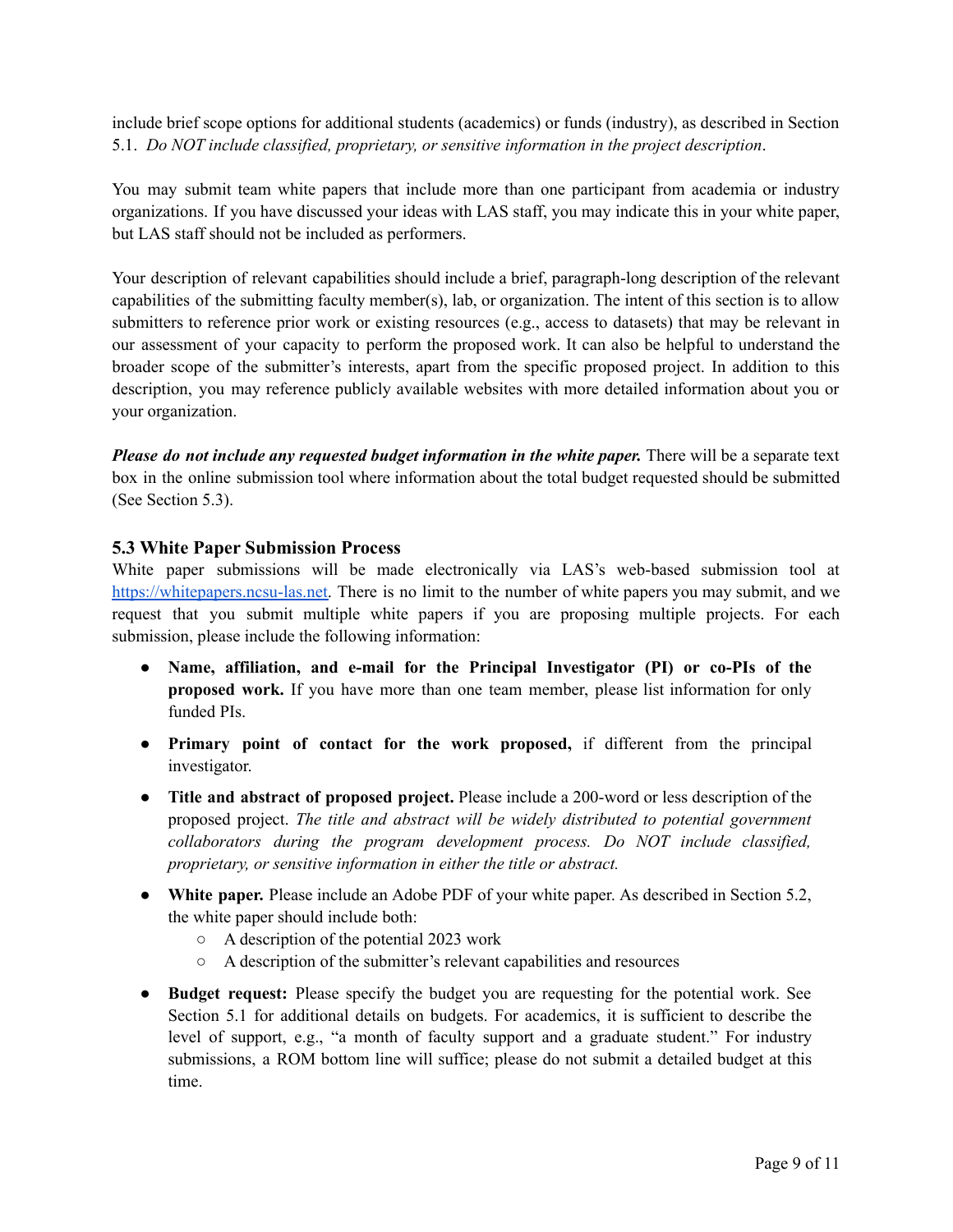Please submit white papers to LAS for consideration by July 29, 2022, at 11:59 pm EDT. You should submit your white paper(s) via the web-based tool at <https://whitepapers.ncsu-las.net>, where you also can find detailed instructions on the submission process. The tool will begin accepting submissions no later than June 28, 2022, at 12:00am EDT.

### **5.4 Review and Notification**

Your abstracts and white paper will be reviewed by North Carolina State University and government domain experts, and potentially by selected partners from industry and academia hired to make recommendations to LAS on which approaches will best help us achieve our goals. Decisions about funding will be based on a variety of criteria, to include the technical quality of the proposed work, the relevance of your white paper to the LAS stakeholder interests, the capabilities of the proposed performers or organizations, how easily LAS staff work can be integrated into the project team, and the availability of funding. While information and reviews will be gathered from a variety of stakeholders and domain experts, the decision on who receives funding rests with the LAS Principal Investigator, Dr. Alyson Wilson, and the LAS Director of Programs, Dr. Matthew Schmidt.

We will make preliminary notification of decisions on white papers by September 30, 2022. Due to the volume of white papers, we will not be able to provide feedback on white papers that are not selected. If your white paper is selected, we will work with you to integrate your work into NC State's overall portfolio for 2023. Based on the capabilities of the proposed performers and organizations, we may also suggest ways your project might be revised to align more closely with LAS interests. Final confirmation of project funding is dependent on government budget decisions, but our goal is to make final notifications of funding by November 18, 2022.

### **6.0 Contacts**

If you have additional questions, please contact us at **[lasoutreach@ncsu.edu](mailto:lasoutreach@ncsu.edu).**<sup>3</sup>

<sup>&</sup>lt;sup>3</sup> If you received a forwarded copy of this document, but would like to ensure you are notified about future calls and events at LAS please contact our LAS Outreach account (*lasoutreach@ncsu.edu*) to be added to the distribution list.